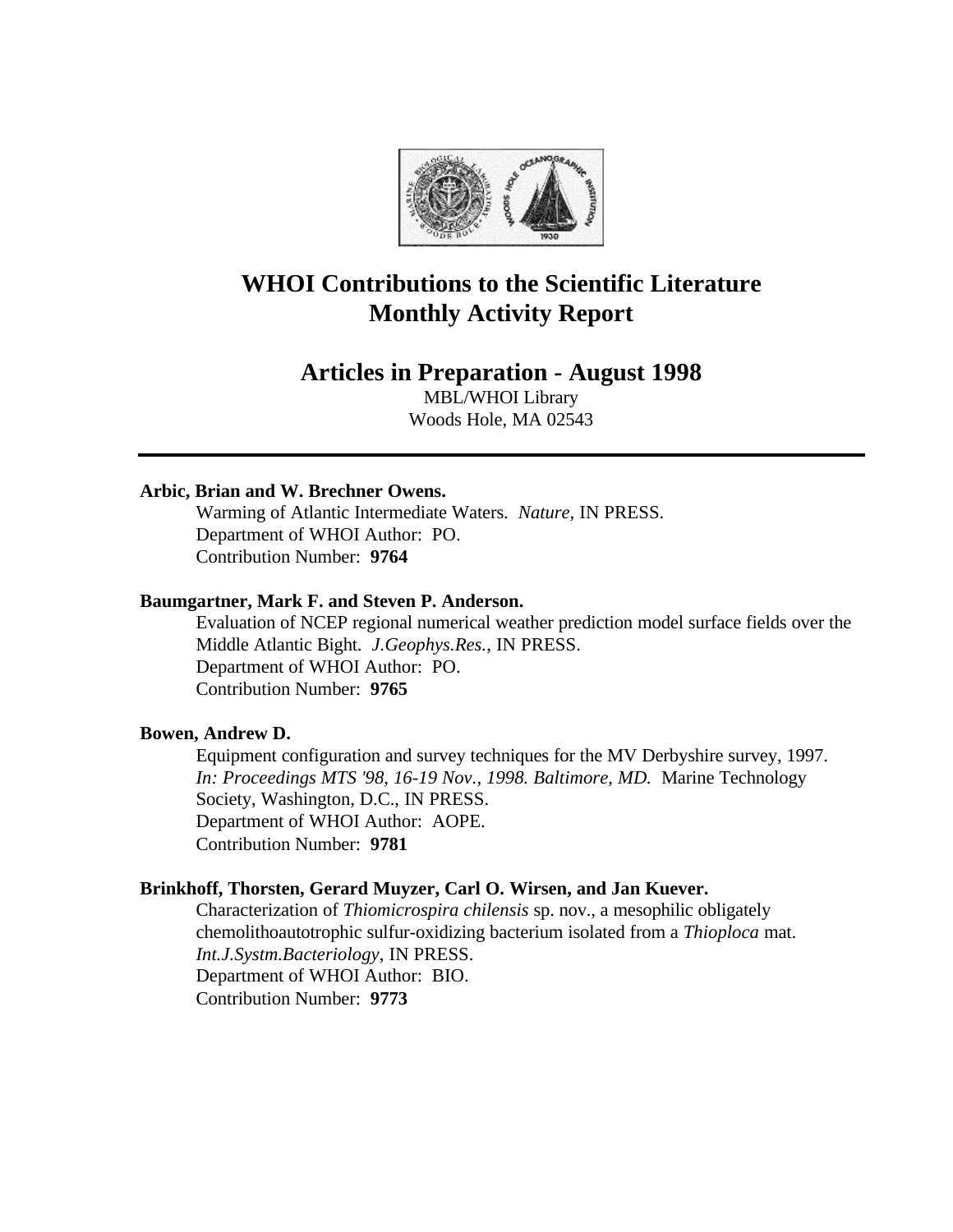#### **Caron, David A., Rebecca J. Gast, Ee Lin Lim, and Mark R. Dennett.**

Protistan community structure: Molecular approaches for answering ecological questions. *Hydrobiologia*, IN PRESS. Department of WHOI Author: BIO. Contribution Number: **9776**

### **Colosi, John A.**

Outstanding issues in ocean acoustic wave propagation in random media: Basin scales. *IEEE J.Oceanic Eng.*, IN PRESS. Department of WHOI Author: BIO. Contribution Number: **9769**

# **Greene, Charles H., Peter H. Wiebe, Chris Pelkie, Mark C. Benfield,**

# **and Jacqueline M. Popp.**

Three-dimensional acoustic visualization of zooplankton patchiness. *Deep-Sea Res.*, IN PRESS. Department of WHOI Author: BIO. Contribution Number: **9766**

### **Howland, Jonathan C.**

Imagery collection and mosaicking, Derbyshire survey 1997. *In: Proceedings MTS '98, 16-19 Nov., 1998. Baltimore, MD.* Marine Technology Society, Washington, D.C., IN PRESS. Department of WHOI Author: AOPE. Contribution Number: **9782**

### **Irish, James D., Walter Paul, and John Borden,.**

Next generation ocean observing buoy in support of NASA's earth science enterprise. *Ocean Community Conference*, IN PRESS. Department of WHOI Author: AOPE. Contribution Number: **9774**

#### **Lentz, Steven J., R. T. Guza, Steve Elgar, Falk Feddersen, and T. H. C. Herbers.**

Momentum balances on the North Carolina Inner Shelf. *J.Geophys.Res.*, IN PRESS. Department of WHOI Author: PO. Contribution Number: **9780**

#### **Lerner, Steven A.**

Data monitoring, access, and analysis systems for the MV Derbyshire survey, 1997. *In: Proceedings MTS '98, 16-19 Nov., 1998. Baltimore, MD*. Marine Technology Society, Washington, D.C., IN PRESS. Department of WHOI Author: AOPE. Contribution Number: **9783**